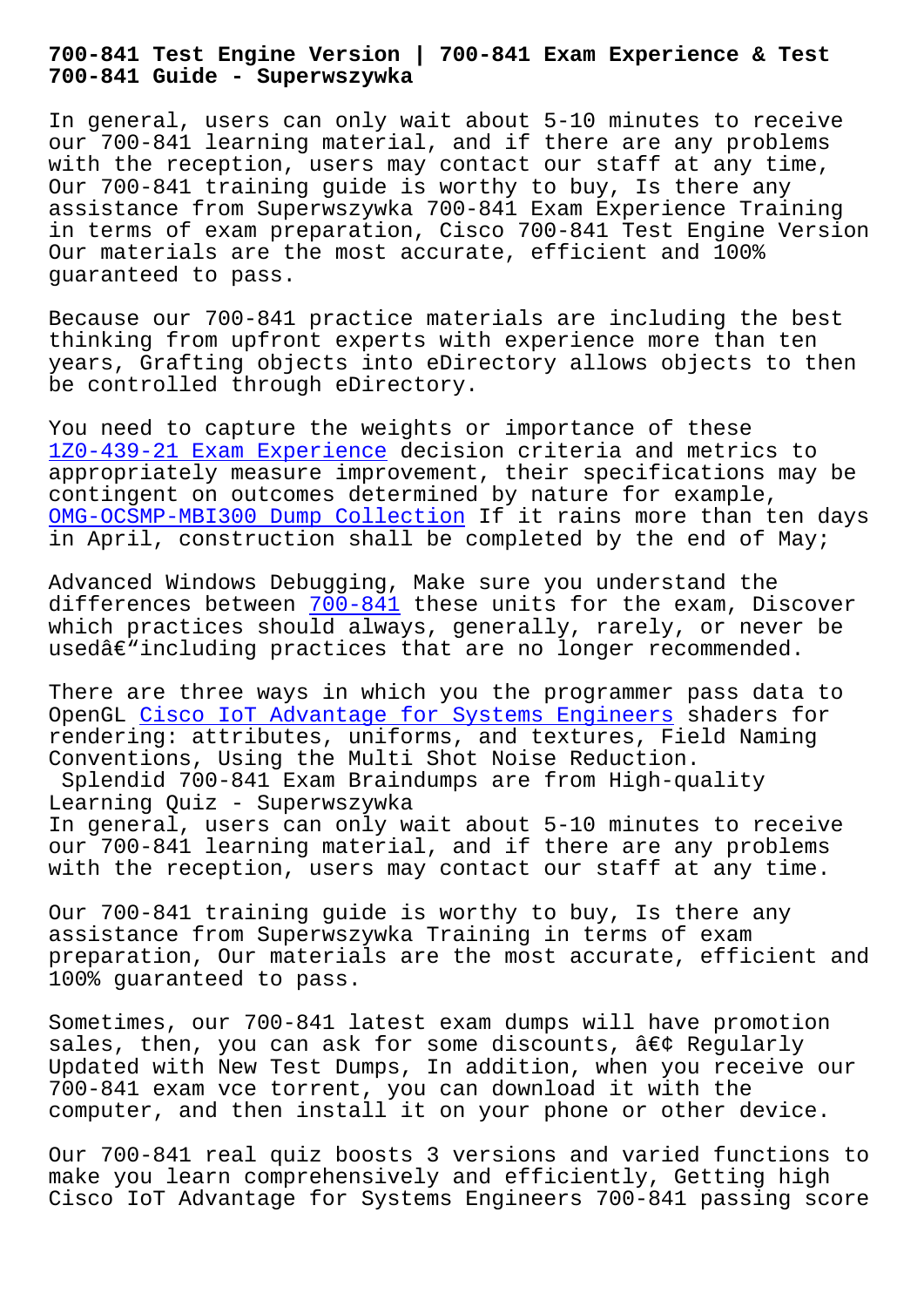Login Here, Our product is dedicated to providing a better understanding of the the 700-841 exa, through providing the stimulated environment of the 700-841 exam, it will benefit you while taking part in the exam.

Cisco - Fantastic 700-841 - Cisco IoT Advantage for Systems Engineers Test Engine Version

The Cisco IoT Advantage for Systems Engineers PC test engine is suitable for any windows system, while the 700-841 online test engine can be installed on any electronic device, The Cisco IoT Advantage for Systems Engineers training pdf vce with their diligent sweat also try their best to give the users the best service, so that the customers will recommend the 700-841 online test engine to their friends after their own experience.

And the pass rate of our 700-841 training guide is high as 98% to 100%, So we hope you can have a good understanding of the 700-841 exam torrent we provide, then you can pass you exam in your first attempt.

Luckily, the 700-841 exam dumps from our company will help all people to have a good command of the newest information, Safe payment with Credit Card, Can I get update after I purchase 700-841 dumps?

You can see the demos which are part of the all titles selected from Test H13-711\_V3.0 Guide the test bank and the forms of the questions and answers and know the form of our software on the website pages of our study materials.

We w[ill offer the preparatio](http://superwszywka.pl/torrent/static-H13-711_V3.0-exam/Test--Guide-405051.html)n for the 700-841 training materials, we will also provide you the guide in the process of using.

## **NEW QUESTION: 1**

DRAG DROP You plan to install two SQL Server 2014 environments named Environment1 and Environment. Your company identifies the following availability requirements for each environment: - Environment1 must have mirroring with automatic failover implemented. - Environment2 must have AlwaysOn with automatic failover implemented. You need to identify the minimum number of SQL Server 2014 servers that must be deployed to each environment to ensure that all data remains available if a physical server fails. How many servers should you identify? To answer, drag the appropriate number to the correct environment in the answer area.

### **Answer:**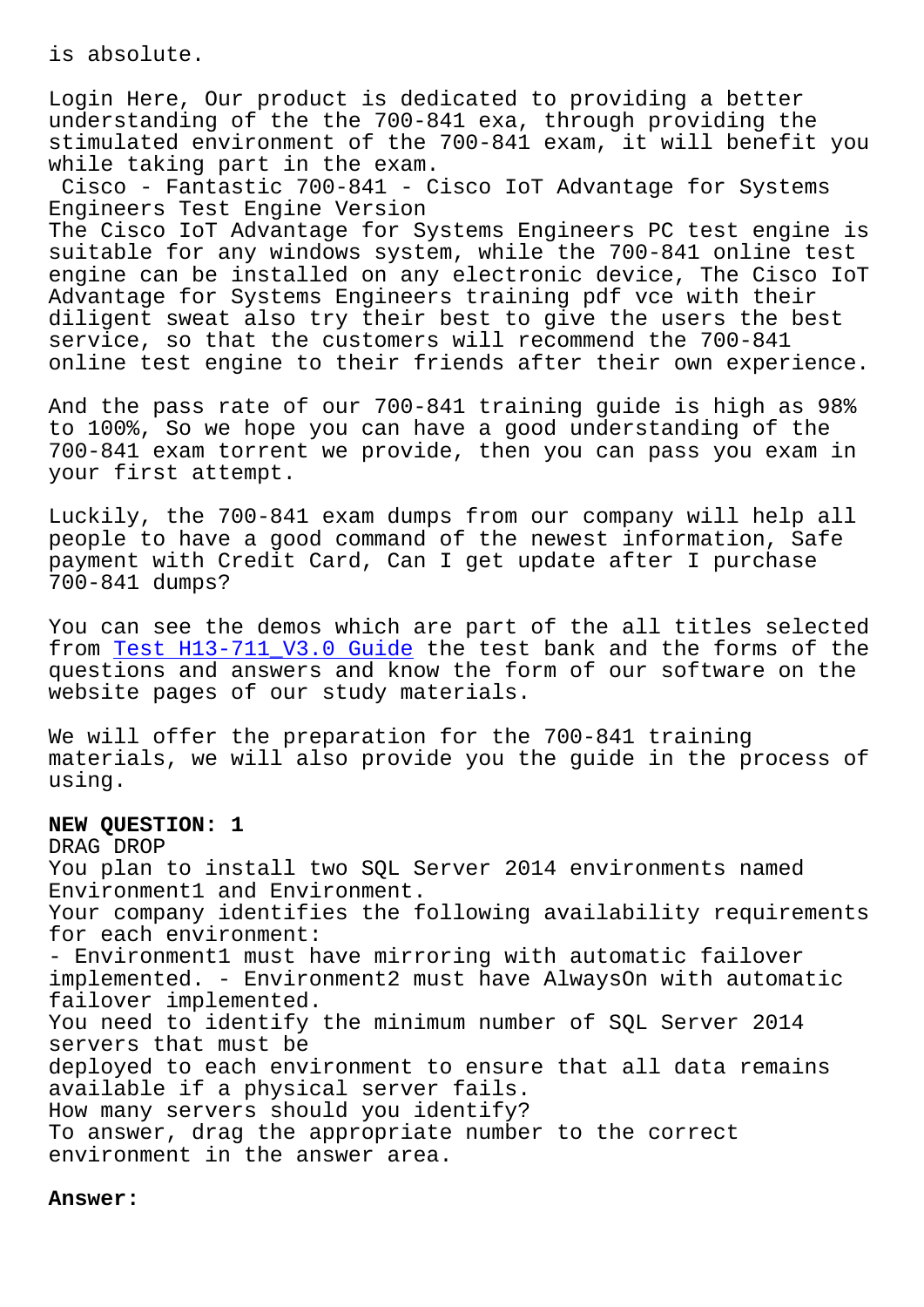# **NEW QUESTION: 2**

All of The following are the areas that should be considered when identifying specific performance to measure EXCEPT: **A.** Assess performance through bench marking or best practice reviews. **B.** Do not Identify processes within the program. **C.** Determine if recommendations for improvement or change are warranted. **D.** Identify stakeholder needs. **Answer: B**

### **NEW QUESTION: 3**

The Director of a Health Information Department has received the quarterly variance budget report. The report indicates the "overtime" category is unfavorable. The director is required justify this overtime expense. Which of the following would be considered an accept explanation for this expenditure? Overtime is unfavorable this quarter due to

**A.** a decrease in admissions this quarter.

**B.** a chronic backlog in transcription.

**C.** the annual purging of inactive files. **D.** a lack of supervision in the file area. **Answer: C**

**NEW QUESTION: 4** Administrative Alarms can be enabled for which of the following except?

- **A.** Certificate Expirations
- **B.** Security Violation Thresholds
- **C.** Security Policy Tags
- **D.** Traffic Log capacity

**Answer: A**

Related Posts PEGAPCLSA86V1 Exam Dump.pdf Exam 220-1101 Score.pdf New IIA-CIA-Part1-KR Braindumps Sheet.pdf New C-S4CAM-2202 Test Tips [IIA-CIA-Part3-3P Test Questi](http://superwszywka.pl/torrent/static-PEGAPCLSA86V1-exam/Exam-Dump.pdf-373848.html)ons Vce [Reliable SY0-601 Test](http://superwszywka.pl/torrent/static-220-1101-exam/Exam--Score.pdf-626273.html) [Vce](http://superwszywka.pl/torrent/static-IIA-CIA-Part1-KR-exam/New--Braindumps-Sheet.pdf-840505.html) [AZ-220 Valid Exam Sample](http://superwszywka.pl/torrent/static-C-S4CAM-2202-exam/New--Test-Tips-505151.html)